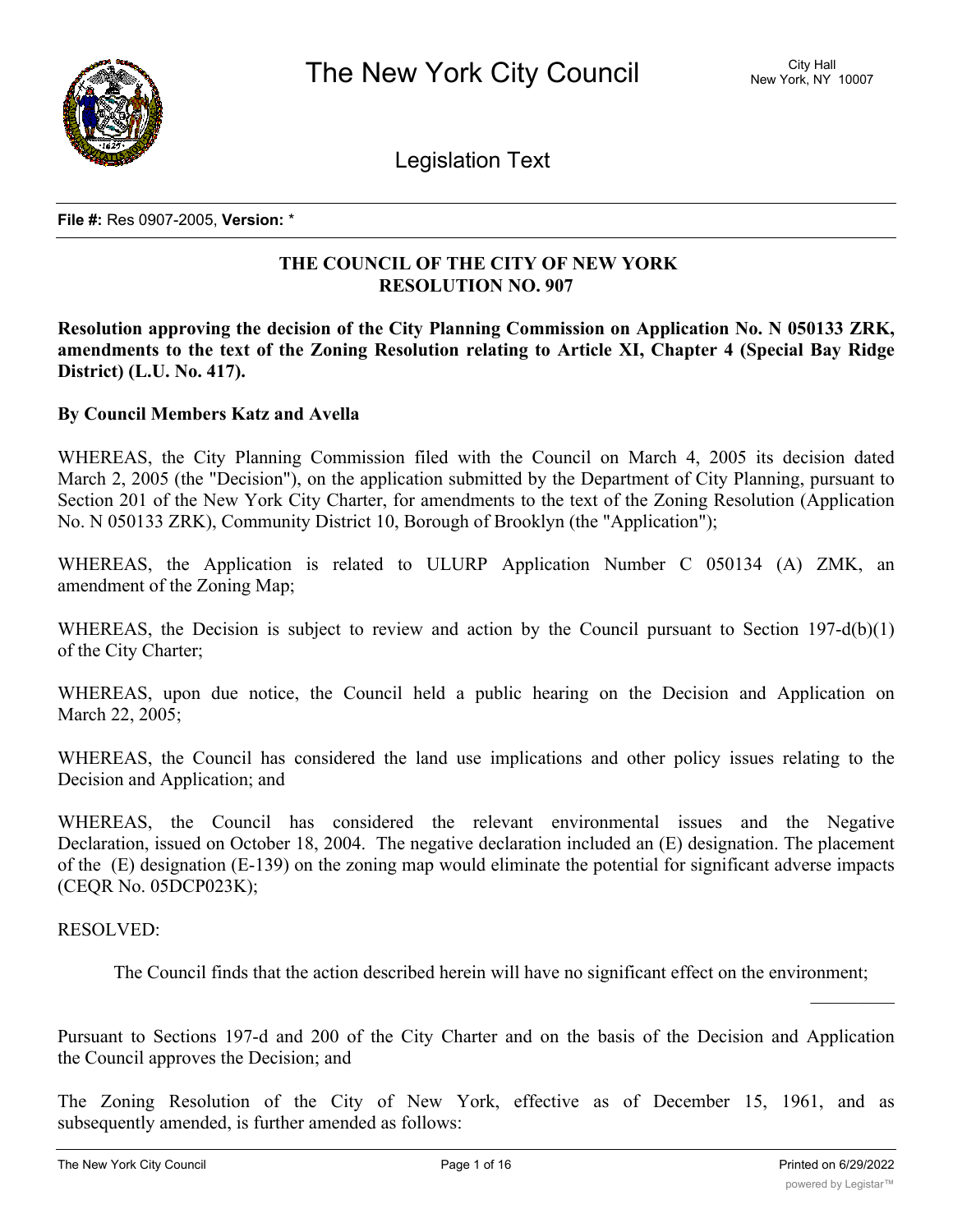Matter **Underlined** is new, to be added; Matter in **Strikeout** is old, to be deleted; Matter within  $\#$  # is defined in Section 12-10; \*\*\* indicate where unchanged text appears in the Zoning Resolution

## 11/2/78

## **Article XI - Special Purpose Districts**

**Chapter 4** Special Bay Ridge District

11/2/78

**114-00 GENERAL PURPOSES**

The "Special Bay Ridge District" established in this Resolution is designed to promote and protect the public health, safety and general welfare. These general goals include, among others, the following specific purposes:

- (a) to preserve, protect and maintain the existing scale and character of the residential and commercial community;
- (b) to encourage design of new residential, commercial and community facility development which is in character with the neighborhood and surrounding community; and
- (c) to foster the development of apartment buildings which provide a superior urban design relationship to the neighborhood;
- (d) to provide amenities such as required open space, off-street parking, landscaping and street trees to enhance the character of the physical environment; and
- (e) to promote the most desirable use of land in the area and thus to conserve the value of land and buildings, and thereby to protect the City's tax revenues.

11/2/78

#### **114-01 Definitions**

Definitions specially applicable in this Chapter are set forth in this Section. The definitions of other defined words are as set forth in Section 12-10 (DEFINITIONS).

Center block line

A "center block line" is an imaginary line which bisects a #block#. Where the #streets# are parallel such line shall be parallel to the long dimension of the #block#. In the case of #streets# that are not parallel the #center block line# shall be the bisector of the angle formed by prolonging the long dimensions of the #block# to an intersection.

#### **Development**

For the purposes of this Chapter, a "development" includes construction of a new "building or other structure# on a #zoning lot# or an #enlargement#. To "develop" is to create a #development#.

#### Major street

For the purposes of this Chapter, a "major street" is any of the following: Shore Road, Ridge Boulevard, Third Avenue, Fourth Avenue, Fifth Avenue and 86<sup>th</sup> Street.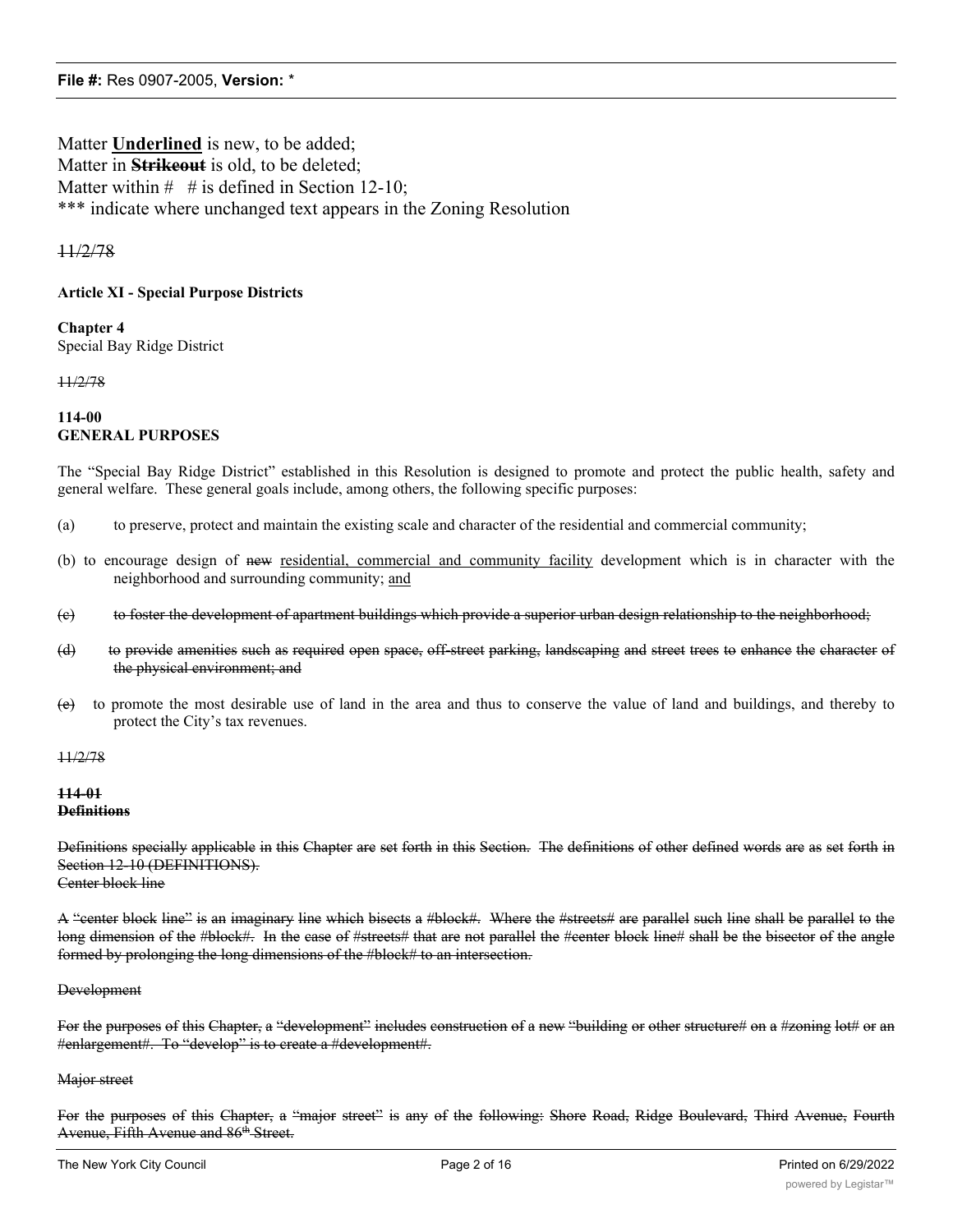#### Minor street

For the purposes of this Chapter, a "minor street" is any #street# within the #Special Bay Ridge District# other than a #major street#.

#### Private open space

"Private open space" is recreation space which is either open to the sky or roofed but is not enclosed, and is accessible only to the occupants of one or a limited group of #dwelling units#.

Semi-private open space

"Semi-private open space" is recreation space which is either open to the sky or roofed but is not enclosed and which:

- $(a)$  is accessible to all #residential# tenants and their agents, for whom no fees are charged;
- (b) is directly accessible from a lobby or other public area served by elevator which connects to the #residential# portion of the #building#;
- (c) is accessible to the handicapped and physically disabled in accordance with the provisions of Section 114-274 (Access); and
- (d) is, at a minimum, open from 8:00 a.m. to sunset.

#Semi-private open space# shall be #developed# and treated in accordance with the provisions of Section 114-28.

#### **Special Bay Ridge District**

(repeated from Section 12-10)

The "Special Bay Ridge District" is a Special Purpose District designated by the letters "BR" in which special regulations set forth in Article XI, Chapter 4 apply. The #Special Bay Ridge District# appears on the #zoning maps# superimposed on other districts and its regulations supplement or modify those of the districts on which it is superimposed.

#### **Transparent surfaces**

"Transparent surfaces" are glazed walls or openings which permit a view into an enclosed space.

11/2/78

#### **114-02 114-01 General Provisions**

In harmony with the general provisions and intent of this Resolution and the general purposes of the #Special Bay Ridge District#, the regulations of the districts upon which this Special District is superimposed are supplemented or modified in accordance with the provisions of this Chapter. The provisions of this Chapter shall apply to all #developments# and #enlargements#.

Except as modified by the provisions of this Chapter, the regulations of the underlying districts remain in effect.

11/2/78

#### **114-03 District Plan**

The District Plan for the #Special Bay Ridge District# (Appendix A) identifies specific areas comprising the Special District in which special zoning regulations are established in order to carry out the general purposes of the #Special Bay Ridge District#. These areas and the Sections of this Chapter containing regulations relating thereto are as follows:

Area A - Midblock Preservation Area, Section 114-09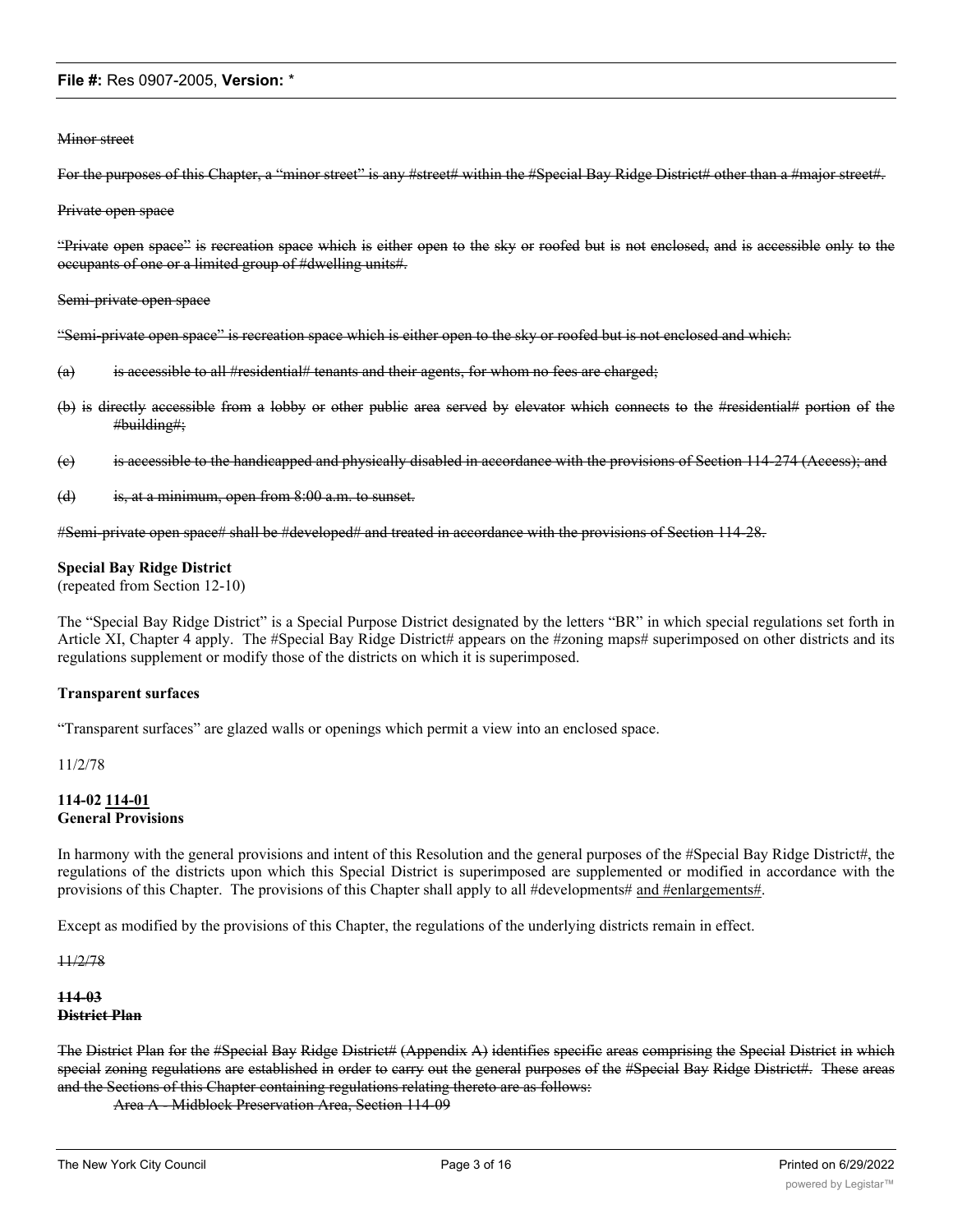Area B - AVENUE PRESERVATION AREA-1, Section 114-20

Area C - AVENUE PRESERVATION AREA-2, Section 114-30

Area D - AVENUE PRESERVATION AREA-3, Section 114-40

Area E - OTHER AREAS, Section 114-50

The elements of the District Plan as set forth in Appendix A are hereby incorporated as an integral part of the provisions of this Chapter.

Note: Most provisions of the Special Bay Ridge District are proposed for deletion. Those Sections that would be retained would be *reorganized, renumbered and modified. Those sections are as follows:*

*Section 114-05 (Street Planting Regulations) Modified and renumbered 114-20 Section 114-101 (Floor area regulations) Modified and renumbered 114-11 Section 114-102 (Height regulations) Modified and renumbered 114-12*

*The following Sections have been deleted and their section numbers re-utilized, as follows: 114-12, 114-20 and 114-21.*

# **114-10 SPECIAL BULK REGULATIONS**

In the #Special Bay Ridge District#, the maximum #floor area ratio# and height and setback regulations shall apply as modified in this Section, inclusive.

# **114-101 114-11 Special Floor aArea rRegulations**

In the #Special Bay Ridge District#, The maximum #floor area ratio# for #residential# or any #community facility buildings# or a any portion of a #building# containing a #community facility use# eombination thereof within the Midblock Preservation Area shall not exceed 1.65 in R4A, R4-1, R4B and R5B Districts and 3.0 in C8-2 Districts.

## **114-102 12 Special Height and Setback rRegulations**

## **114-121 Special Rooftop Regulations**

The provisions of Section 33-42 (Permitted Obstructions) shall apply to all #buildings or other structures# in R6A, R6B, R7A, R7B, C4-2A and C8-2 Districts in the #Special Bay Ridge District#, except the provisions of paragraph (d) of Section 33-42 shall not apply. In lieu thereof, the following regulations shall apply:

Elevator or stair bulkheads, roof water tanks, cooling towers or other mechanical equipment (including enclosures) may exceed a maximum height limit provided that either the product, in square feet, of the #aggregate width of street walls# of such obstructions facing each #street# frontage, times their average height, in feet, shall not exceed a figure equal to eight times the width, in feet, of the #street wall# of the #building# facing such frontage or, the #lot coverage# of all such obstructions does not exceed 20 percent of the #lot coverage# of the #building#, and the height of all such obstructions does not exceed 20 feet. In addition, dormers may penetrate a maximum base height in accordance with the provisions of paragraph (c) of Section 23-621 (Permitted obstructions in certain districts).

# **114-122 Maximum building height and setback**

In the #Special Bay Ridge District#, the height and setback and the maximum #building# height regulations of the underlying districts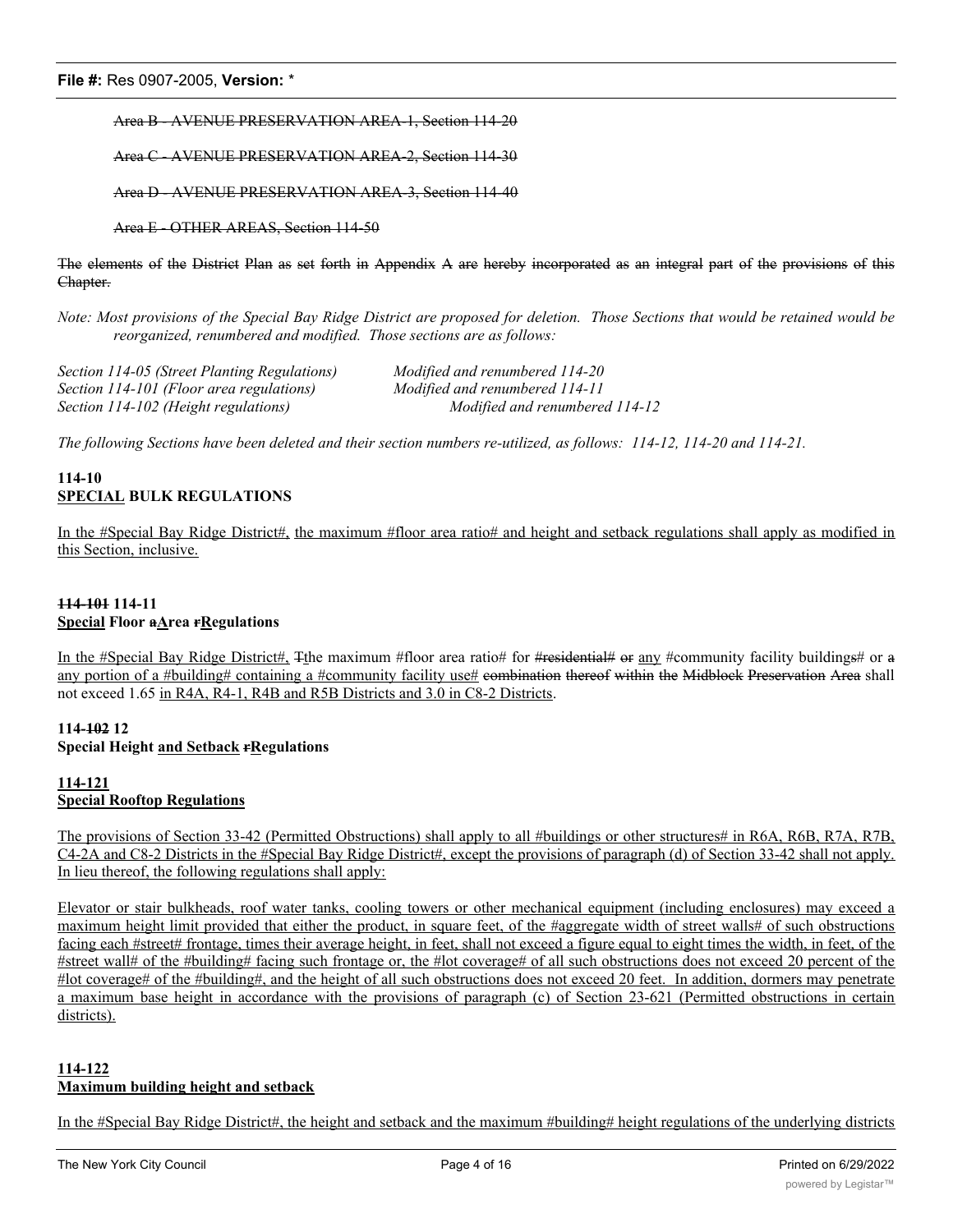have been modified as follows:

#### (a) In C8-2 Districts

In C8-2 Districts, the maximum height of a #building or other structure# shall be 70 feet. Any portion of a #building or other structure# that exceeds a height of 60 feet shall be set back with a depth of at least ten feet from a #wide street line# and at least 15 feet from a #narrow street line#.

(b) For Community Facilities in #Residential# Districts

In R3A, R3X, R3-2, R4A, R4-1, R4B and R5B Districts, the maximum height of a #building or other structure# containing #community facility uses# shall not exceed 32 feet.

The maximum height for all #developments# within the Midblock Preservation Area shall be 32 feet or three #stories#, whichever is less.

## **114-20 AVENUE PRESERVATION AREA-1 (Area B)**

## **SPECIAL TREE PLANTING REGULATIONS**

The provisions of this Section shall apply to all #development# within the Avenue Preservation Area-1 (Area B) as such area is indicated on the District Plan (Appendix A).

## **114-05 Street Planting Regulations**

All #developments# within the #Special Bay Ridge District# shall provide and maintain trees of four three inch caliper, at the time of planting, along the entire length of the #street# frontage of the #zoning lot#. Such trees shall be provided at the rate of one tree for each 20 feet of frontage, be spaced 20 feet on center, be planted between the curb line and five feet from the curb line, and be in accordance with the requirements of the Department of Highways and the Department of Parks.

In any zoning district permitting #residences# in the #Special Bay Ridge District#, all #developments# and #enlargements# shall provide and maintain, along the entire #street# length of the #zoning lot#, one street tree for every 25 feet of #street# frontage of the #zoning lot#. Such trees shall be of at least three-inch caliper at the time of planting and shall be placed at approximately equal intervals, except where the Department of Parks and Recreation determines that such tree planting would not be feasible. All such trees shall be planted, maintained and replaced when necessary with the approval of and in accordance with the standards of the Department of Parks and Recreation.

-End of proposed Chapter-

#### **Note: The following Sections are being deleted**

#### **114-04**

#### **Zoning Lots Divided by District Boundaries**

Whenever a #zoning lot# existing on November 2, 1978 is divided by an area boundary as indicated on the District Plan (Appendix A) and more than 50 percent of the #zoning lot# is within Area A, the entire #zoning lot# may be #developed# in accordance with the regulations of Area A provided that the distance between the Area A boundary and the nearest #side lot line# of the #zoning lot# does not exceed 10 feet.

6/30/89

**114-06 Curb Cut Regulations**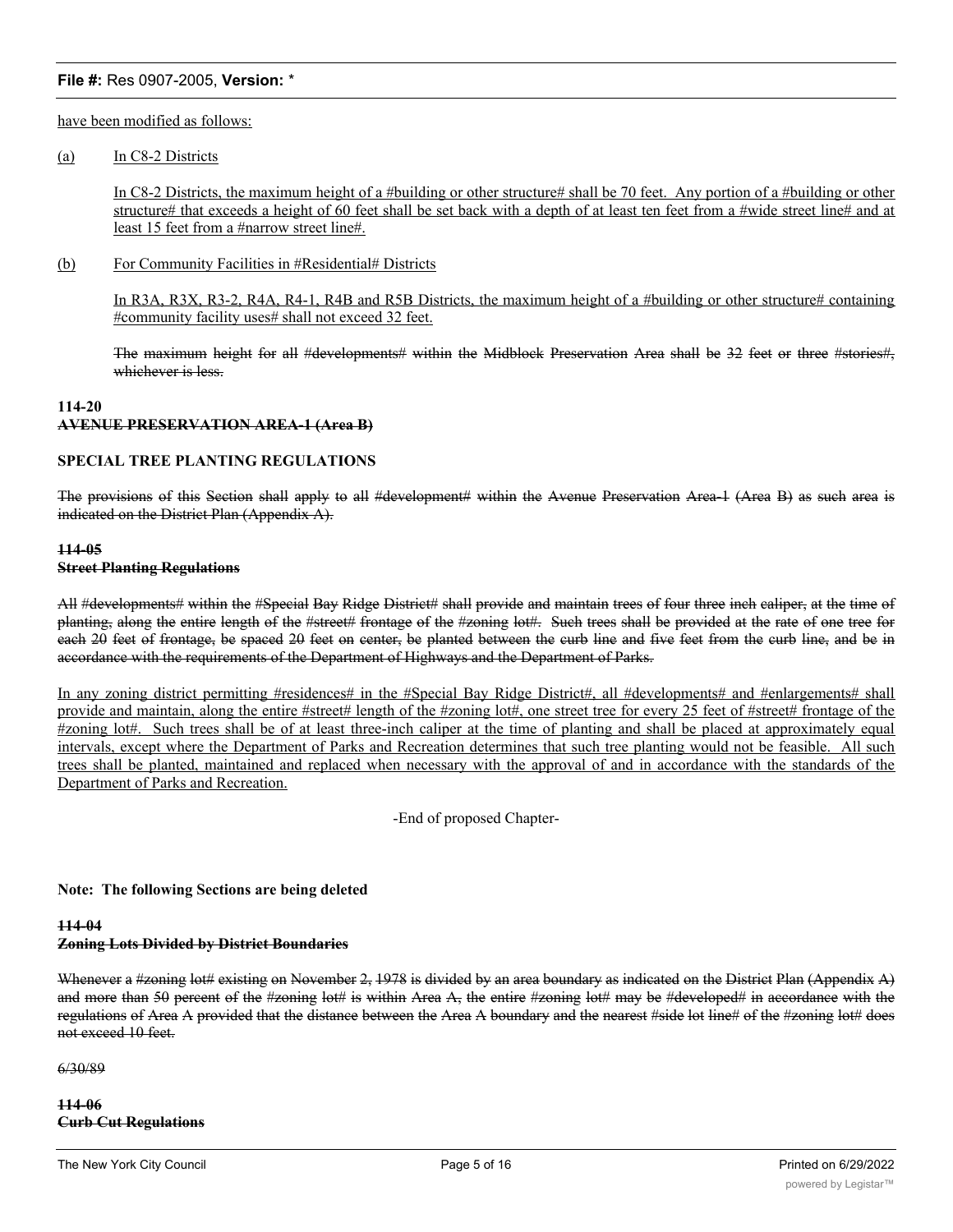No curb cuts are permitted along any #major street# which is located within Area B, Area C or Area D, as such areas are indicated on the District Plan (Appendix A), except as provided herein.

Curb cuts are permitted on #minor streets#, provided that such curb cut is at least 55 feet from the nearest #street# intersection. However, no #zoning lot# may have more than one curb cut on any one #street# frontage, except as provided herein.

For any #zoning lot# having more than one #major street# frontage and having no #minor street# frontage, one curb cut along one of the #major street# frontages is permitted.

No curb cut for #residential# or #community facility use# shall have a width including splays in excess of 12 feet and the provisions of Section 25-631 (Location and width of curb cuts in certain districts) shall be inapplicable.

The City Planning Commission may by certification permit a curb cut along a #major street#, or permit more than one curb cut along a #minor street# frontage of a #zoning lot#, or permit a #residential# or #community facility use# to have a curb cut having a width in excess of 12 feet, provided the Commission, after referral of the application to the Department of Traffic for review and report, determines that such curb cut is necessary in order to gain safe access and egress from the property and that such curb cut will not unduly interfere with pedestrian or vehicular traffic.

#### 11/2/78

#### **114-07 Secondary Kitchens**

No #development# shall provide more than one kitchen for each #dwelling unit# nor shall the plumbing or utility connections for such kitchens be provided within any #dwelling unit#.

#### 11/2/78

#### **114-08 Buffer at Area Boundaries**

Any #development# on a #zoning lot# which is either devided by an Area boundary line or abuts an Area boundary line, as indicated on the District Plan (Appendix A), shall provide a buffer along such boundary line of at least 4 feet so that there is a minimum distance between #buildings# across such Area boundary line of 8 feet.

#### 11/2/78

#### **114-09**

#### **Midblock Preservation Area (Area A)**

The provisions of this Section shall apply to all #developments# within the area designated as Area A on the District Plan (Appendix A).

#### 11/2/78

#### **114-103 Open space regulations**

The minimum #open space ratio# for all #developments# within the Midblock Preservation Area shall be 27.0.

7/26/01

## **114-104**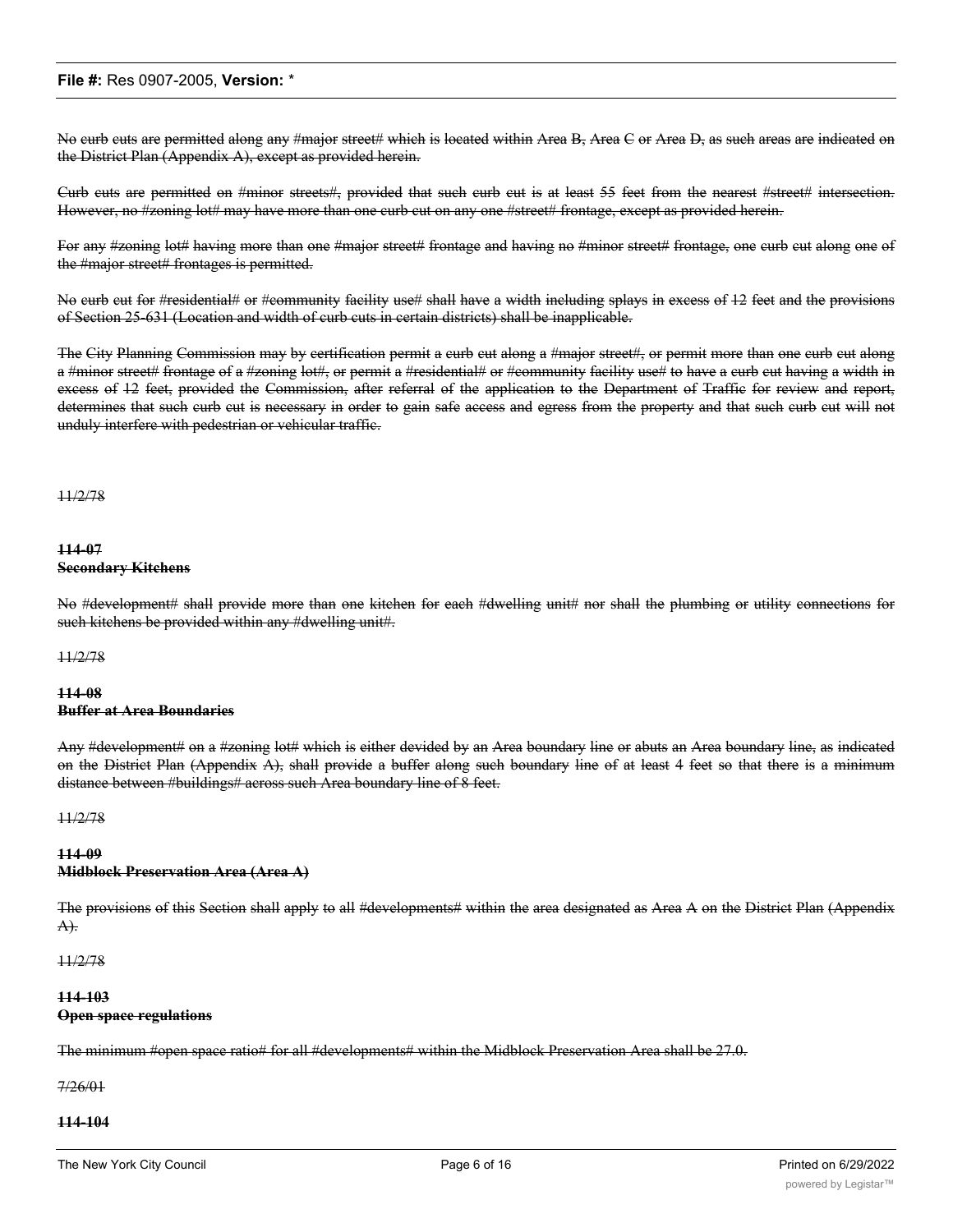#### **Density Regulations**

The density requirements of Section 23-22 (Maximum Number of Dwelling Units or Rooming Units) applicable to #predominantly built-up areas# shall apply to all #developments# within the Midblock Preservation Area.

#### 11/2/78

#### **114-111**

Front yards

All #developments# shall provide a #front yard#. The required depth of the #front yard# shall be determined by the application of the provisions of this Section based upon the average depth of the #front yards# of the two adjacent #zoning lots#; however, in no event may the #front yard# be less than 5 feet nor shall it be required to exceed 18 feet.

- (a) Where one of the adjacent #zoning lots# is vacant, the front yard# of the adjacent and #developed zoning lot# shall be the average #front yard# depth for the purposes of this Section.
- (b) Where both adjacent #zoning lots# are vacant or where the average #front yard# depth is less than five feet, the #development# shall provide a #front yard# of at least five feet.
- (c) Where the average #front yard# depth exceeds 5 feet and the aggregate width of the #street wall# of the #development# is 150 feet or less, the #front yard# of the #development# shall have a depth within three feet, plus or minus, of the average #front yard# depth.
- (d) Where the average #front yard# depth exceeds 5 feet and the aggregate width of the #street wall# of the new #development# exceeds 150 feet, the #front yard# of the new #development# shall have a depth within 5 feet of the average #front yard# depth.

11/2/78

# **114-112 Rear yards**

All #developments# shall provide a #rear yard# of a depth sufficient to provide a combined front yard-rear yard# depth of at least 45 feet; however, in no case may the #rear yard# have a depth less than 30 feet.

11/2/78

## **114-113 Side yards**

A #side yard# is required for new #developments# only when an existing #building# on an adjacent #zoning lot# is located less than 8 feet from but not on the common #side lot line#. In no event shall the minimum distance between an existing #building# and new #building# across such common #side lot line# be less than 8 feet and in no event shall such required #side yard# be less than 4 feet. In all other cases, the underlying district regulations are applicable.

11/2/78

## **114-12 Through Lot Provisions**

All #developments# within the Midblock Preservation Area (Area A) that are located on a #through lot# shall provide a #rear yard equivalent# as provided in Section 23-533, paragraph (a).

For #community facility buildings# or #residential buildings# that contain at least 4 #dwelling units#, the City Planning Commission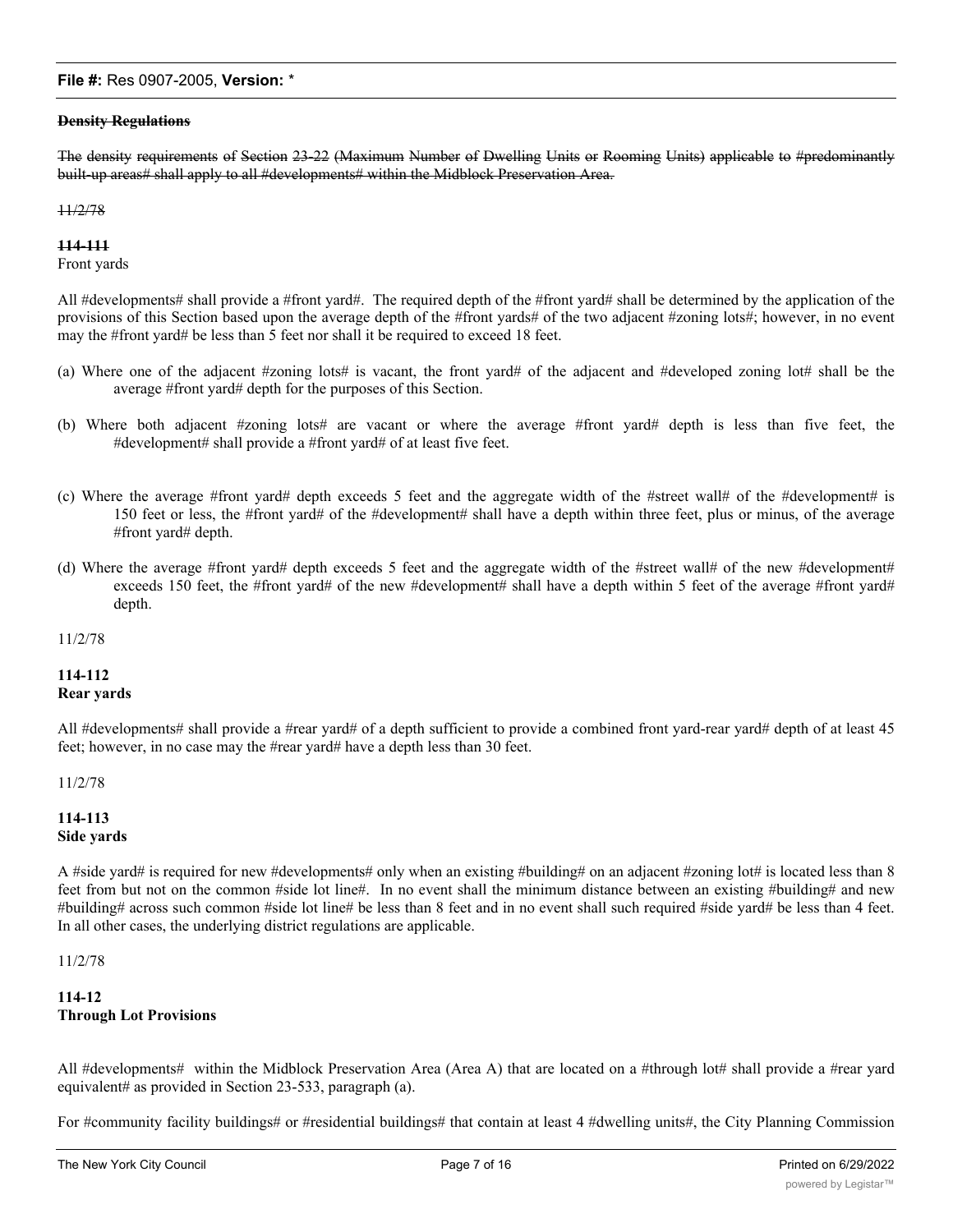may by special permit, after public notice and hearing, allow a modification in the requirements of this Section, provided the Commission finds that:

- (a) the proposed siting of the #development# blends harmoniously with the existing character of the neighborhood;
- (b) the proposed siting will not adversely impact light and air to surrounding properties;
- (c) the modification is necessary in order to construct a #development# of superior design, layout and siting that might not otherwise be #developed#; and
- (d) the #yards# created by the site will provide useful #open space# in relation to the #user# or occupancy of the #development# and the #use# of such #yards# will not interfere with the enjoyment of adjacent #zoning lots#.

#### 11/2/78

## **114-13**

# **Limitation on Balconies**

When unenclosed balconies are provided over a #front yard#, no portion of such balcony may be within five feet of the #front lot line#.

11/2/78

#### **114-14 Parking Regulations**

All new #residential developments# involving three #dwelling units# or less shall provide one enclosed #accessory# off-street parking space. The driveway providing access to such enclosed off-street parking space shall be perpendicular to the #street#. Further, such driveway may not be between 8 and 18 feet in length, as measured from the #street line# to the closest exterior wall of the enclosure. For #developments# containing three #dwelling units# or less, no parking is permitted in either the #side# or #rear yard#.

All #residential developments# involving 4 or more #dwelling units# or community facilities shall provide off-street parking in accordance with the underlying district regulations, except parking is not permitted in the #front yard#.

## 11/10/99

# **114-15 Special Permit for Development on Zoning Lots 40,000 Square feet or Greater**

For any #residential development# on a #zoning lot# 40,000 square feet or greater in a #Commercial District# within the Midblock Preservation Area (Area A), the City Planning Commission may permit up to the maximum #floor area ratio# of the underlying district to be applicable and may permit modification of all other #bulk# regulations, provided the #development# does not exceed sixty feet in height, and provided the Commission finds that:

- (a) the proposed #development# blends harmoniously with the existing character of the neighborhood;
- (b) the modification of #lot area# requirements will not result in a density of population in the #development# that will adversely affect the surrounding area;
- (c) the proposed #development# will not adversely impact light and air to surrounding properties;
- (d) such #bulk# modification are necessary to construct a #development# of superior design, layout and siting than might otherwise be #developed#; and
- (e) any curb cuts are located so as to minimize pedestrian and vehicular conflicts and congestion.

The City Planning Commission may prescribe appropriate conditions and safeguards to minimize adverse effects on the character of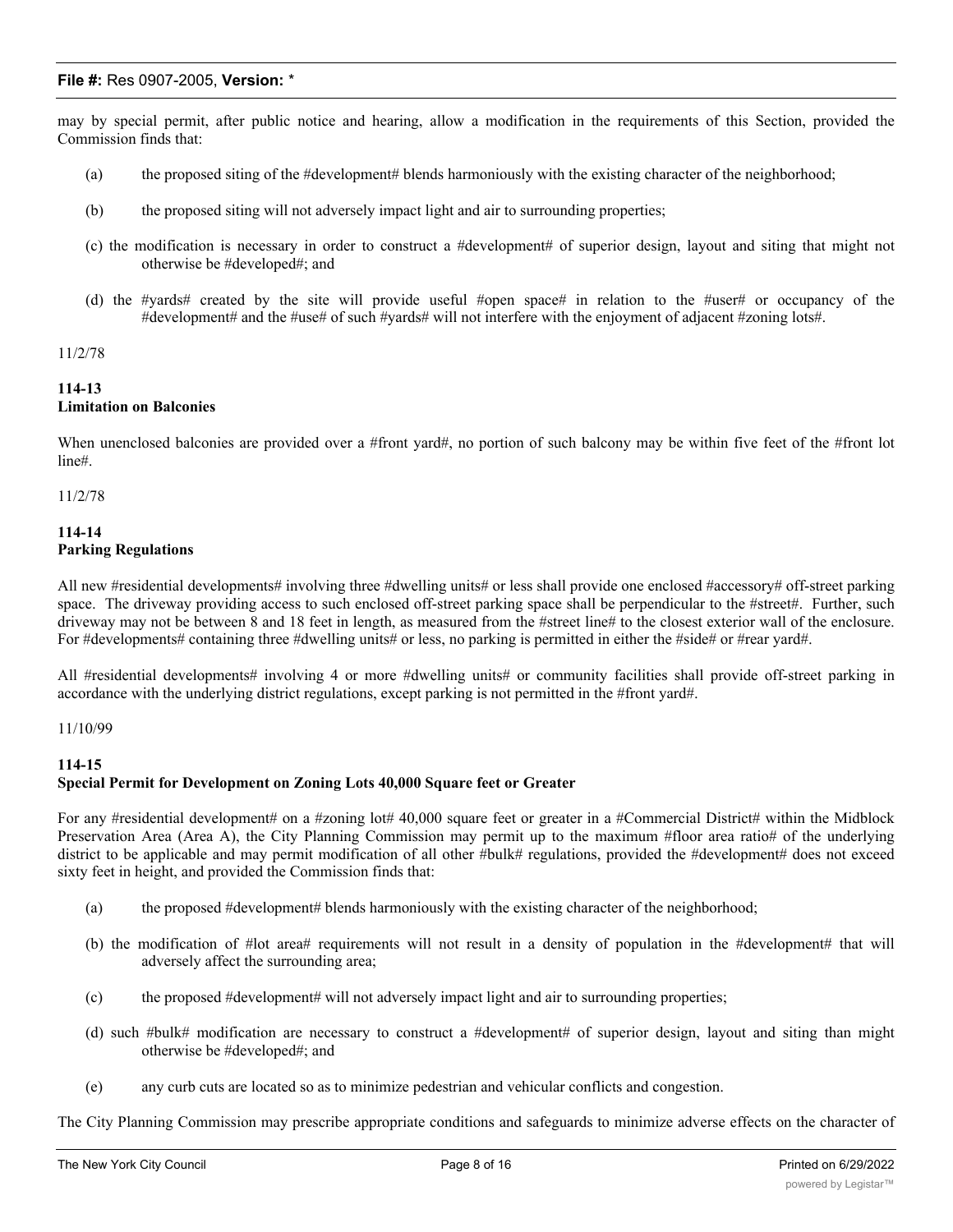the surrounding area.

*Note: Section number 114-20 moved and re-titled "SPECIAL TREE PLANTING REGULATIONS"*

11/2/78

## **114-21 Use Regulations**

For all #developments# within an underlying #Commercial District#, at least 50 percent of the portion of the ground floor within the #primary building zone# shall be occupied by #commercial# or #community facility uses#. Such #commercial# or #community facility use# shall have a minimum depth of at least 25 feet.

All #commercial uses# shall be located only on the ground floor.

11/2/78

**114-22 Bulk Regulations**

11/2/78

#### **114-221 Floor area regulations**

For all #developments# within the Avenue Preservation Area-1 (Area B), the permitted #floor area ratio# for #residential# or #community facility# or #commercial buildings#, where permitted by the underlying district regulations, shall not exceed 2.43. However, for a #mixed building# the maximum #floor area ratio# may be increased by .275 provided all such increased #floor area# is located on the ground floor and is occupied solely by #commercial# or #community facility uses#.

7/26/01

## **114-222 Height and setback regulations**

The maximum height for all #developments# within the Avenue Preservation Area-1 (Area B) shall be 48 feet or four #stories# excluding the #basement#, whichever is less.

11/2/78

**114-23 Street Wall Regulations**

11/2/78

#### **114-231 Street walls**

For all #developments#, the building wall along each frontage of the #zoning lot# shall be coincident with the #street line# for at least 65 percent of the length of such building wall except where balconies are provided in accordance with the provisions of Section C26-  $604.2(g)$  of the Administrative Code of the City of New York.

Any building wall containing such balconies shall be, for at least 65 percent of its length, within five feet of the #street line#.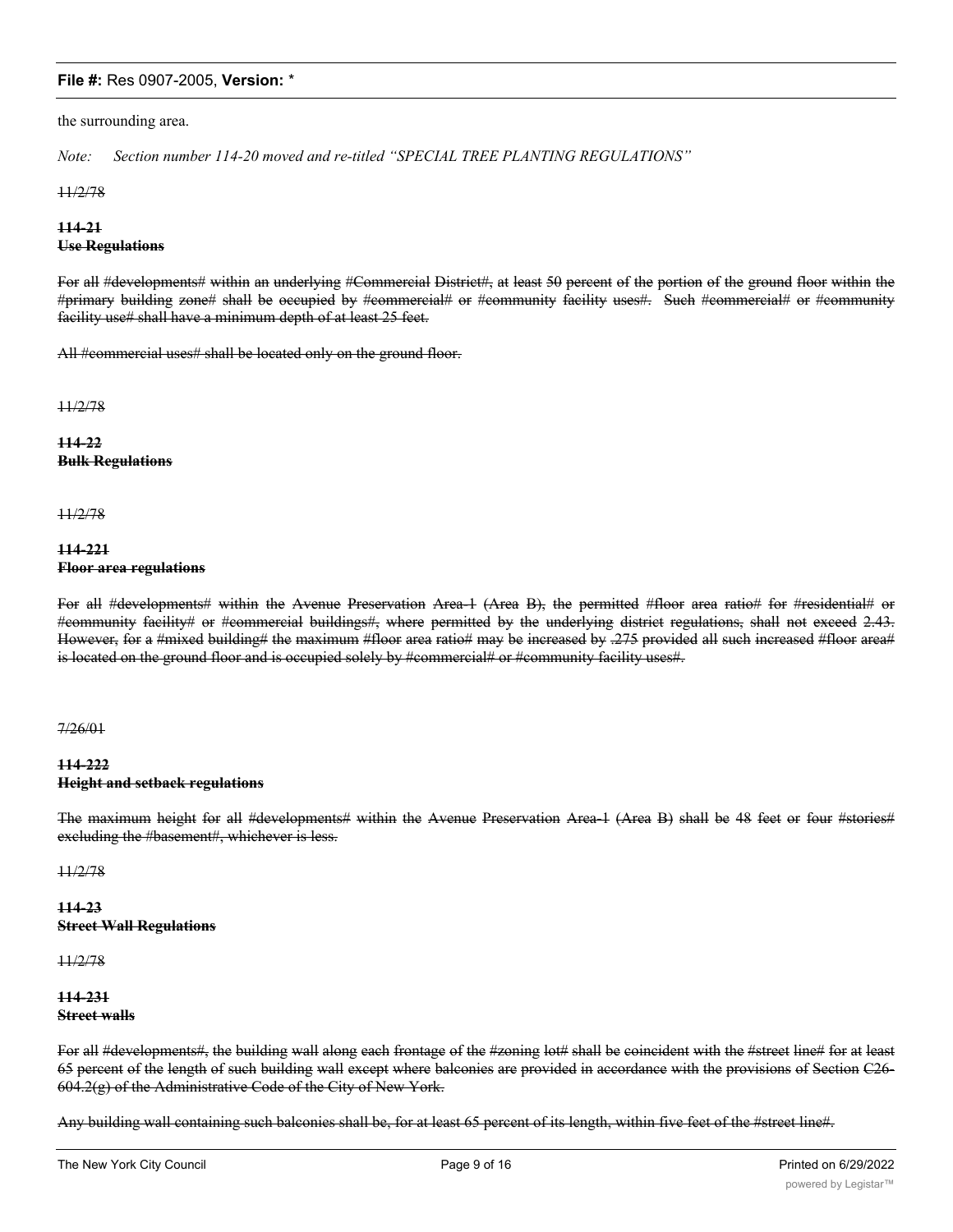## **114-232 Street wall penetrations**

No opening in a #street wall#, for the purpose of parking, is permitted along a #major street# frontage or along a #minor street# frontage within 55 feet of the intersection with the #street line# of a #major street#.

# **114-233**

## **Street wall transparency**

At least 25 percent of the area up to the height of the ceiling of the first #story# of the building wall which fronts upon a #major street# shall be a transparent surface.

## 11/2/78 **114-24 Coverage - Open Space Regulations**

For all #major street block# fronts within the Avenue Preservation Area-1 (Area B), there shall be a #primary building zone#, a #restricted building-open space zone# and a #required open space zone#. All #developments# on #zoning lots# which are located within these zones shall be #developed# in accordance with the regulations for each particular zone as established in this Section and the #open space# regulations of the underlying district shall not be applicable to such #development#. For the purpose of this Section, the following definitions shall apply:

## Primary building zone

The "primary building zone" is that portion of a #block# which is within 55 feet of a #major street#. In addition, in the case where a #block# fronts upon a #minor street# which contains the boundary line between two areas as indicated on the District Plan (Appendix A), the #primary building zone# for such #block# shall also be that portion which is within 55 feet of such #minor street#.

In the Case of ground floor #commercial uses#, the #primary building zone# for such commercial portion of #development# may extend up to 70 feet from the #front lot line# where such #development# is located on an #interior lot# which fronts upon a #major street# and which fronts upon a #block# frontage which is 230 feet or more in length.

#### Required open space zone

The "required open space zone" is that portion of a #block# not within the #primary building zone# and within 40 feet of the #center block line#.

#### Restricted building-open space zone

The "restricted building-open space zone" is that portion of the #block# not within the #primary building zone# nor within the #required open space zone#.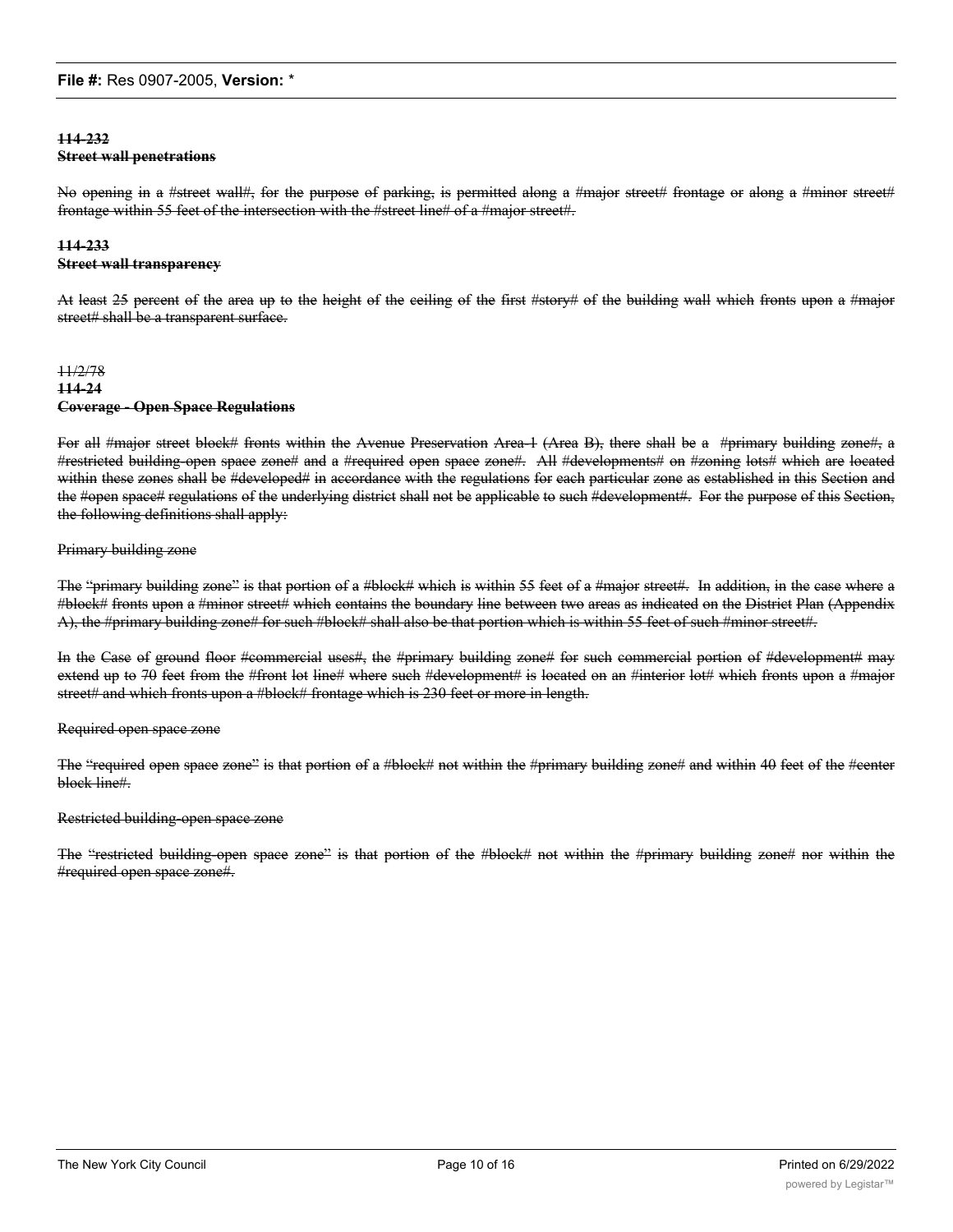# **[DELETE DIAGRAM]**

#### 11/2/78

#### **114-25**

Development of Small Lots

For #zoning lots# which have a #major street# frontage of 50 feet or less, all #development# shall occur within the #primary building zone#. The remainder of the #zoning lot# shall be reserved for #open space#.

11/2/78

## **114-26**

Development of Large Lots

For #zoning lots# which have a #major street# frontage which is in excess of 50 feet, the following regulations shall apply.

#### 11/2/78

## **114-261 Primary building zone**

#Development#, in accordance with the provisions of this Chapter, is permitted within the #primary building zone#.

11/2/78

## **114-262 Required open space zone**

Within the #required open space zone# no #development# is permitted, and such zone shall be improved as #semi-private open space#. However, the following regulations with regard to permitted obstructions within the #required open space zone# shall apply.

- (a) enclosed #accessory group parking facility# provided the roof of such facility is not more than 10 feet above #curb level#;
- (b) flagpoles, eaves, kiosks, #accessory# sheds, breeze ways, and steps are permitted in accordance with the provisions of Section 23-44 (Permitted Obstructions in Required Yards or Rear Yard Equivalents) of this Resolution; and
- (c) unenclosed #accessory group parking facilities#, enclosed #accessory group parking facilities# with roofs higher than 10 feet above #curb level#, driveways, service or mechanical equipment, loading berths, exhaust vents, building trash storage facilities and unenclosed balconies are not permitted obstructions within the #required open space zone#.

11/2/78

# **114-263 Restricted building-open space zone**

#Development# may occur within the #restricted building-open space zone#, provided that for each square foot of #lot area# which is covered by such #development#, an amount of #private# or #semi-private open space#, as specified in this Section, is provided within the #development#.

For each square foot of the #restricted building-open space zone# that is covered by the #development#, there shall be either one square foot of #semi-private open space# or two square feet of #private open space#. However, at least 50 percent of the #open space# to be provided shall be #semi-private open space#. Such #semi-private# or #private open space# may not be located on the ground level of any uncovered portion of #restricted building-open space zone#.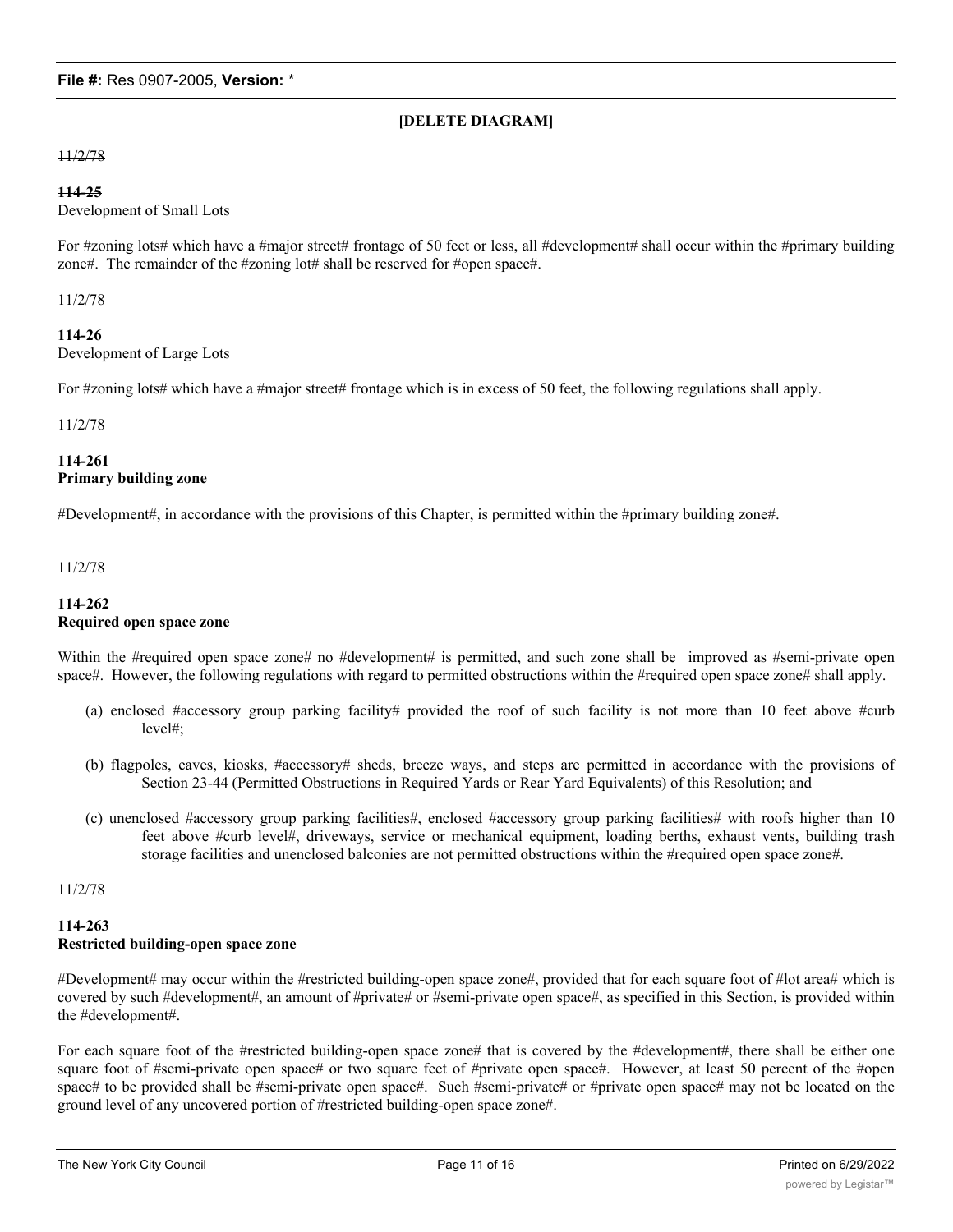11/2/78

## **114-264**

Development of lots in excess of 40,000 square feet or for certain corner lots

For any #development# on a #zoning lot# which has at least 40,000 square feet of #lot area# and which fronts upon more than one #major street#, or for #corner lots# which front upon two #major streets# which are both within the same area designation as indicated on the District Plan (Appendix A), the Commission may by special permit modify the locational requirements of the #primary building zone#, the #required open space zone# and the #restricted building-open space zone#, provided the Commission finds that:

- (a) at least 20 percent of the #zoning lot# is #developed# as the #required open space zone# and is located on the #zoning lot# so as to maximize the amount of sunlight on such #open space# and on adjacent properties;
- (b) 25 percent of the #zoning lot# is provided as the #restricted building-open space zone#;
- (c) in addition to complying with the applicable height limitation, the #development# relates to the character and scale of adjacent #development#; and
- (d) any curb cuts are located so as to minimize pedestrian and vehicular conflicts and/or congestion.

11/2/78

# **114-27 Required Open Space Zone Improvements**

All #open space# within the #required open space zone# shall be accessible to all tenants of the #development# and shall be improved and/or treated in accordance with the provisions of this Section. The owner of the #building# shall be responsible for the maintenance of the #required open space zone# including litter control, security, maintenance of accessways and equipment and replacement of vegetation.

11/2/78

## **114-271 Landscaping/Surfacing**

At least 50 percent of the #open space# shall either be landscaped with flowers, shrubs, trees, bushes or grass or covered with decorative paving materials. Combinations of landscaping materials and decorative paving are permitted. The remaining portion shall be surfaced with a durable material which may be non-decorative.

11/2/78

**114-272**

Trees and planting

There shall be at least one tree of a minimum of 4-inch caliper for each 1,000 square feet of required #open space#. Such trees shall be planted in at least 3.5 cubic feet of top soil to a depth of at least 3 feet, 6 inches.

In addition, 150 linear feet of plants, flowers or shrubbery shall be provided for each 1,000 square feet or required #open space#.

11/2/78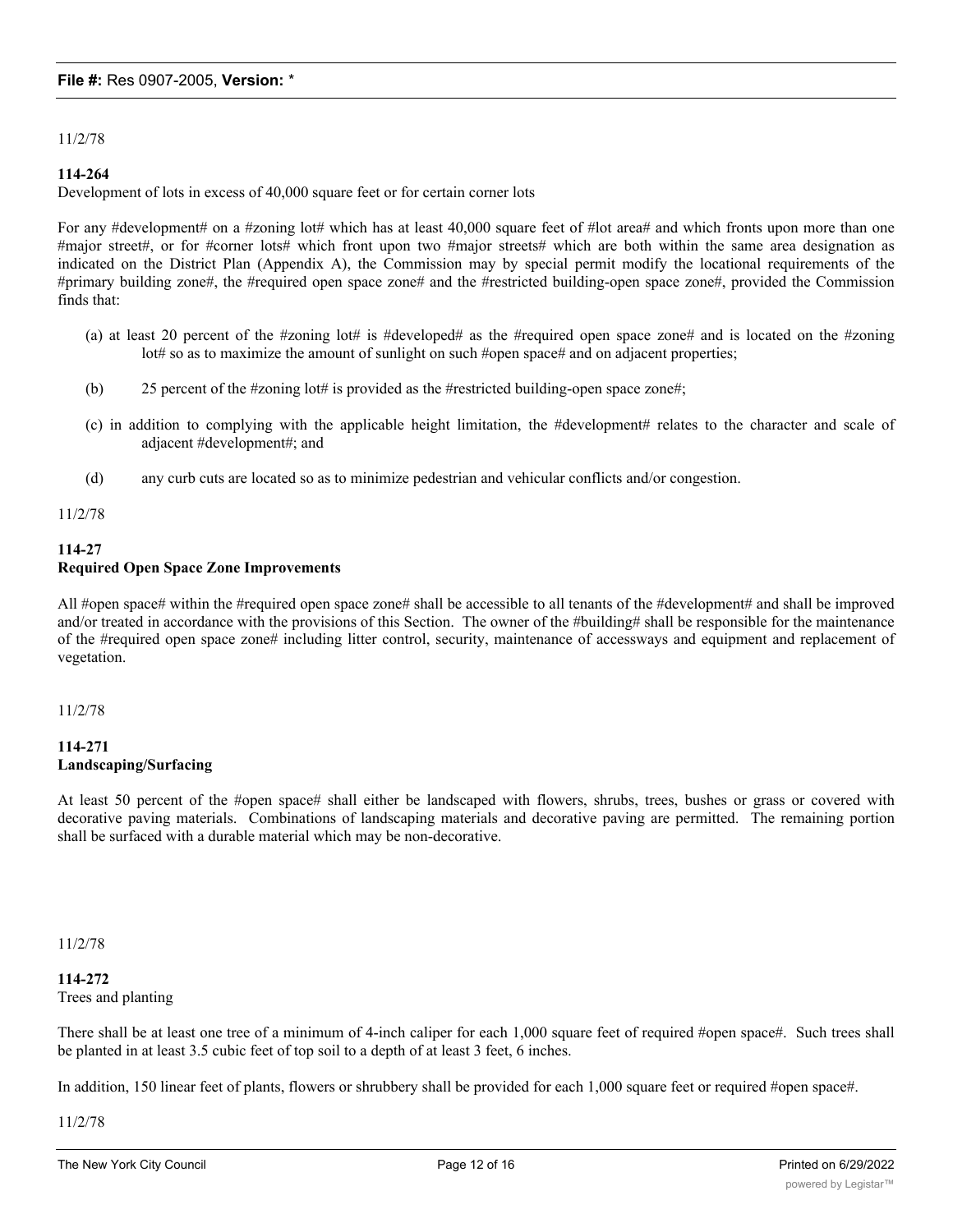# **114-273 Recreation facilities**

The #required open space zone# may be #developed# with active recreation facilities, provided that such facilities do not occupy more than 25 percent of such required #open space#.

## 11/2/78

# **114-274 Access**

The #required open space zone# and all required #open space# is to be accessible for the physically handicapped and shall contain at least one path of travel to:

- (a) the major portion of such required #open space#;
- (b) the building lobby from the required #open space#; and
- (c) the adjacent sidewalks, if such access is provided at all.

Ramps shall be provided which have a minimum width of 36 inches and a slope not greater than 1:12, a non-skid surface and, for open edged ramps, a two-inch high safety curb. At each end of the ramp there shall be a level area of at least 5 feet in length.

11/2/78

## **114-28 Semi-Private Open Space**

All #semi-private open space# which is provided in order to satisfy the requirements of Section 114-263 (Restricted building-open space zone) shall have a minimum area of 400 square feet, exclusive of accessways. At least 50 percent of the total area shall be landscaped with trees, flowers, shrubs or plants. Where trees are provided they shall be of 4 inch caliper and be planted in at least 3.5 cubic yards of top soil to a depth of at least 3 feet, 6 inches.

Remaining unlandscaped portions may be improved for either active or passive recreation. The area should contain a suitable amount of seating and the surface shall be appropriately treated for safe walking. #Semi-private open space# may be located on any roof of the #development#.

Access for physically handicapped persons shall be provided in accordance with the provisions of Section 114-274 (Access).

Any mechanical equipment that is located either near or within the required #semi-private open space# shall be screened and/or buffered to reduce any noise or emissions therefrom. No intake or exhaust duct shall face directly into the area.

The building owner shall be responsible for the maintenance of the #semi-private open space# including litter control, security, maintenance of accessways and equipment and replacement of vegetation.

3/4/82

## **114-29 Parking Regulations**

All #developments# shall provide off-street parking spaces in an amount equal to 50 percent of the number of #dwelling units# contained in the #development#. However, for #developments# on #interior lots# which have a #lot area# of 5,000 square feet or less, no off-street parking spaces are required.

However, for #developments# on #interior lots# which have a #lot area# of 5,000 square feet or less as of November 2, 1978, no offstreet parking spaces are required.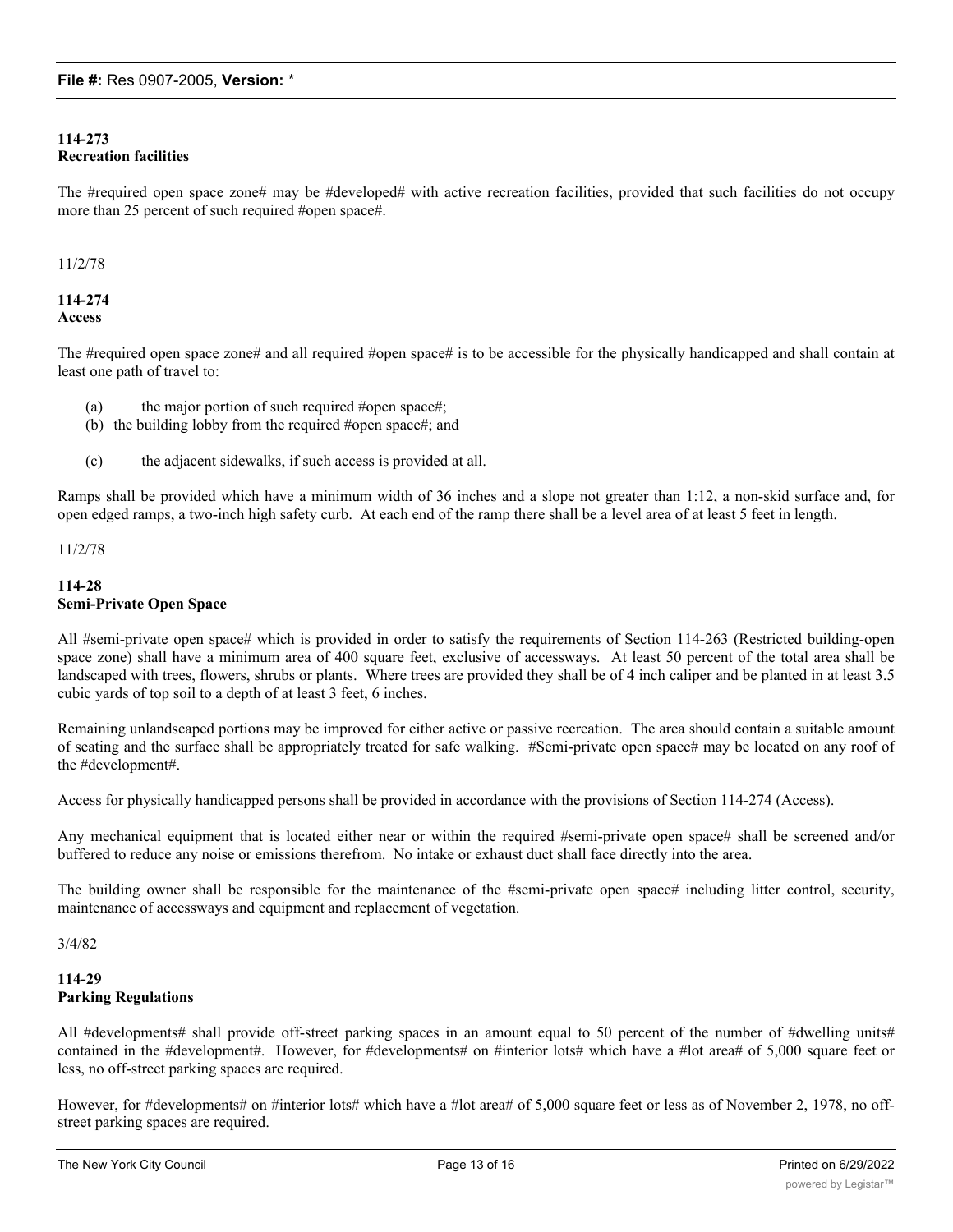3/4/82

# **114-30 AVENUE PRESERVATION AREA-2 (Area C)**

The provisions of this Section shall apply to all #developments# within the area designated as Area C on the District Plan (Appendix A). The regulations applicable to Area C shall be those that apply to Area B, as set forth in Sections 114-20 through 114-29, inclusive, except as provided in this Section.

However, the Commission may be authorization modify the regulations relating to parking requirements and #open space# requirements in Sections 114-20 through 114-29, inclusive, and may modify spacing between #building# requirements, provided that the following findings are made:

- (a) that the #development# consists of #buildings# no more than three #stories# in height, on a #zoning lot# in excess of 40,000 square feet.
- (b) that at least 20 percent of the #zoning lot# is #developed# as the #required open space zone#.
- (c) that at least 25 percent of the #zoning lot# is provided as the #restricted building-open space zone#.
- (d) That any curb cuts are located so as to minimize pedestrian and vehicular conflicts and/or congestion.

11/2/78

## **114-31 Height and Setback Regulations**

The maximum height for any #development# within Area C shall be sixty feet or six #stories#, whichever is less.

When any portion of the #development# extends more than 55 feet from the #front lot line#, such portion of the #development# which is beyond 55 feet from the #front lot line# shall not exceed a height of 40 feet.

7/26/01

## **114-32 Use Restrictions**

Except where the underlying district designation is C4-2, all #commercial uses# shall be limited to the ground floor.

11/2/78

## **114-40 AVENUE PRESERVATION AREA-3 (Area D)**

The provisions of this Section shall apply to all #developments# within the area designated as Area D on the District Plan (Appendix A).

The regulations applicable to Area D shall be those that apply to Area B, as set forth in Sections 114-20 through 114-29, inclusive, except as provided in this Section.

11/2/78

## **114-41**

## **Maximum Floor Area Ratio**

The maximum #floor area ratio# for #residential# or #community facility buildings#, or where permitted by the underlying district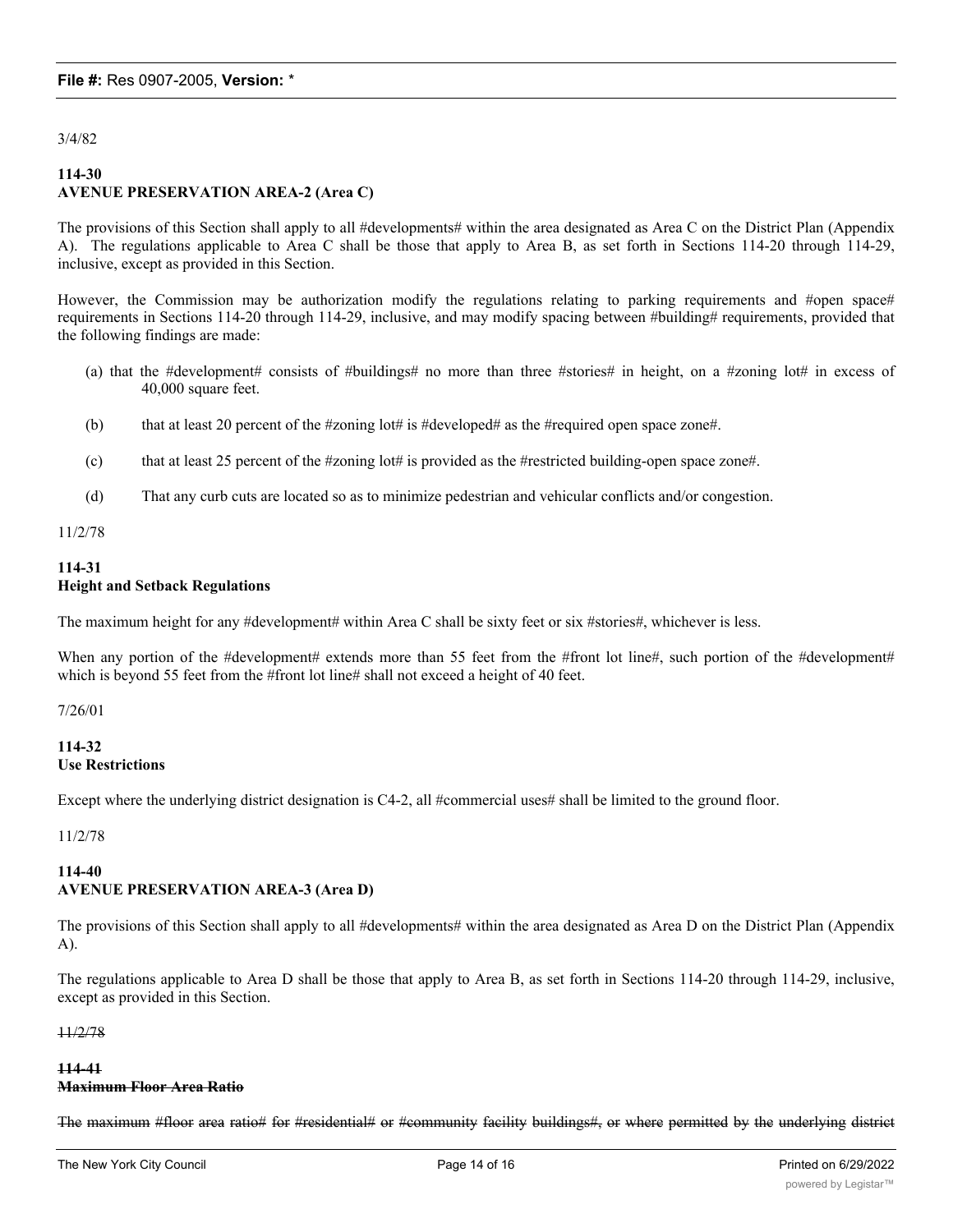regulations for #commercial buildings#, or for a #mixed building# containing any combination of such #uses#, shall be 2.75.

#### 11/2/78

# **114-42 Height and Setback Regulations**

The maximum height for any #development# within Area D shall be eighty feet or 8 #stories#, whichever is less. Above the height of sixty feet or six #stories# there shall be a setback of at least 10 feet from any #street line#.

When any portion of a #development# extends more than 55 feet from the #front lot line#, such portion of the #development# which is beyond 55 feet from the #front lot line# shall not exceed a height of 40 feet.

11/2/78

## **114-50 OTHER AREAS (Area E)**

The provisions of this Section shall apply to all #developments# within the area designated as Area E on the District Plan (Appendix A).

The regulations applicable to Area E are primarily those of the underlying district designations, except as those regulations are modified or changed by the provisions of Sections 114-00 through 114-08, inclusive, and by the provisions of this Section.

#### 6/30/89

## **114-51 Height Limitations**

The following height limitations shall apply to all #developments# within Area E.

- (a) For #zoning lots# within the underlying district designation of R3-2, Section 23-631 (Height and setback in R1, R2, R3, R4 or R5 Districts) shall apply except that the maximum height for any #development# shall be 32 feet or three #stories#, whichever is less.
- (b) For #zoning lots# which have the underlying district designation of R7 the maximum height for any #development# shall be 80 feet or eight #stories#.
- (c) For #zoning lots# which have the underlying district designation of R6, the maximum height for any #development# shall be 60 feet or six #stories#.

11/2/78

**APPENDIX A SPECIAL BAY RIDGE DISTRICT PLAN [DELETE MAP]**

Adopted.